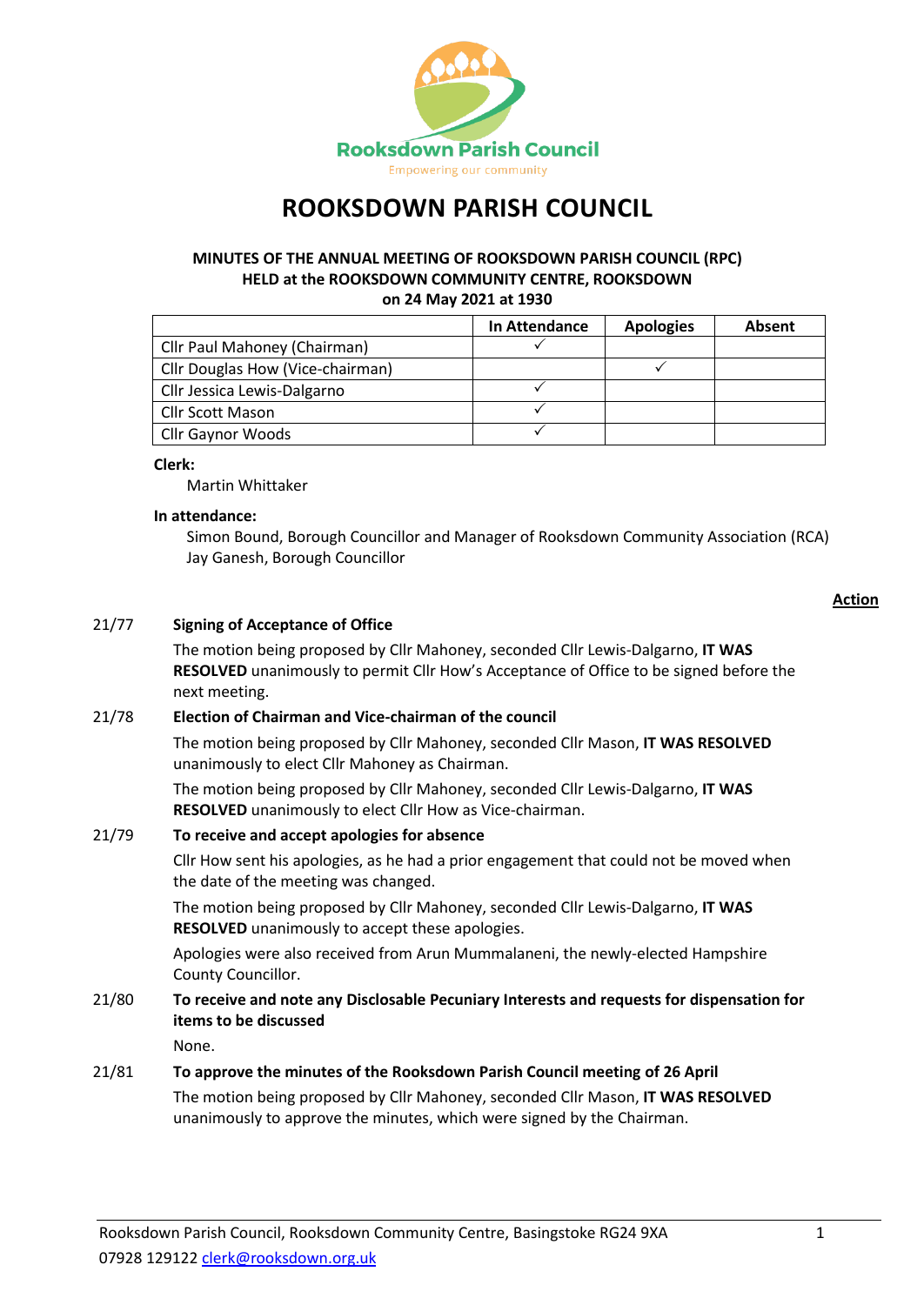## 21/82 **Review of delegation arrangements to committees, sub-committees, staff and other local authorities**

The motion being proposed by Cllr Mahoney, seconded Cllr Lewis-Dalgarno, **IT WAS RESOLVED** unanimously to delegate as follows:

- 1. Clerk to have authority to spend up to £50 a month on stationery and other essential items for the effective running of the council.
- 2. Clerk to have authority to approve gates and fences on the allotments.
- **3.** Additional tasks for the handyman may be authorised by the Clerk in consultation with the Chairman or Vice-chairman.

## 21/83 **Review and adoption of appropriate standing orders and financial regulations**

The motion being proposed by Cllr Mahoney, seconded Cllr Woods, **IT WAS RESOLVED** unanimously to approve the Standing Orders and Financial Regulations.

## 21/84 **Confirmation of arrangements for insurance cover in respect of all insurable risks**

The motion being proposed by Cllr Mahoney, seconded Cllr Lewis-Dalgarno, **IT WAS RESOLVED** unanimously to confirm the arrangement of insurance with Came & Co, noting that this was the last year of a 3-year arrangement.

The Clerk confirmed that the insurance applied to the council's assets as per the Asset Register approved in July 2020.

## 21/85 **Determining the time and place of ordinary meetings of the Council up to and including the next annual meeting of the Council.**

The motion being proposed by Cllr Mahoney, seconded Cllr Mason, **IT WAS RESOLVED** unanimously to set meetings for

June 28 July 26 September 27 October 25 November 22 January 24 2022 February 28 March 28 April 25 May 23

All meetings would be at Rooksdown Community Centre unless this was unavailable.

## 21/86 **To invite members of the public to address the meeting (up to 15 minutes in total)**

Cllr Bound and Cllr Ganesh, newly elected for the new Borough ward of Sherborne St John and Rooksdown introduced themselves. There would now be 3 councillors looking after the interests of Rooksdown, the third being Tristan Robinson.

## 21/87 **Confirmation of payments to be made during the year without further authorisation under clause 5.6 of the Financial Regulations**

The motion being proposed by Cllr Mahoney, seconded Cllr Lewis-Dalgarno, **IT WAS RESOLVED** unanimously to adopt these arrangements for the following payments:

- Clerk's salary
- PAYE
- Phone
- Office rent
- Hall hire
- Handyman

## 21/88 **To approve payments**

The motion being proposed by Cllr Lewis-Dalgarno, seconded Cllr Mason, **IT WAS RESOLVED** unanimously to approve the following payments: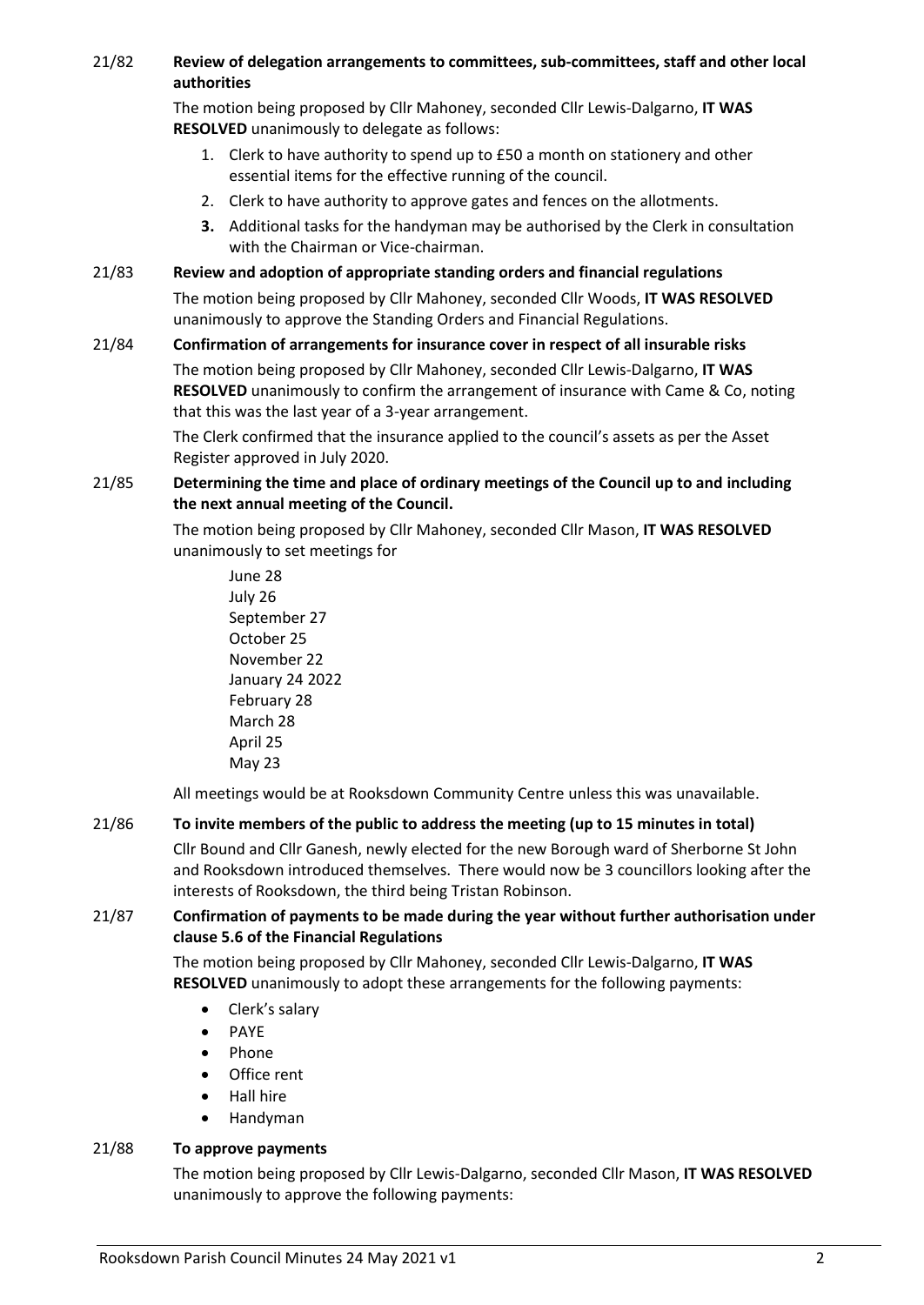| 19/5/21<br>giffgaff<br>Phone bill<br>6.00<br>27/5/21<br>M Whittaker<br>800.00<br>May Salary<br>24/5/21<br>Salary balance<br>M Whittaker<br>16.94<br>24/5/21<br>Came and Co<br>703.77<br>Insurance<br>24/5/21<br>192.00<br><b>LCPD HR service</b><br><b>HALC</b><br>24/5/21<br>Office rent<br>15.00<br>RCA outward<br>24/5/21<br>Handyman<br>830.00<br><b>RCA outward</b><br>24/5/21<br>Mow and strim April<br><b>Goslings Garden and Fencing Services</b><br>187.20<br>24/5/21<br>Correction of Inv 11811<br><b>Goslings Garden and Fencing Services</b><br>66.98 | Date | <b>Description</b> | <b>Supplier</b> | <b>Amount</b> |  |
|-------------------------------------------------------------------------------------------------------------------------------------------------------------------------------------------------------------------------------------------------------------------------------------------------------------------------------------------------------------------------------------------------------------------------------------------------------------------------------------------------------------------------------------------------------------------|------|--------------------|-----------------|---------------|--|
|                                                                                                                                                                                                                                                                                                                                                                                                                                                                                                                                                                   |      |                    |                 |               |  |
|                                                                                                                                                                                                                                                                                                                                                                                                                                                                                                                                                                   |      |                    |                 |               |  |
|                                                                                                                                                                                                                                                                                                                                                                                                                                                                                                                                                                   |      |                    |                 |               |  |
|                                                                                                                                                                                                                                                                                                                                                                                                                                                                                                                                                                   |      |                    |                 |               |  |
|                                                                                                                                                                                                                                                                                                                                                                                                                                                                                                                                                                   |      |                    |                 |               |  |
|                                                                                                                                                                                                                                                                                                                                                                                                                                                                                                                                                                   |      |                    |                 |               |  |
|                                                                                                                                                                                                                                                                                                                                                                                                                                                                                                                                                                   |      |                    |                 |               |  |
|                                                                                                                                                                                                                                                                                                                                                                                                                                                                                                                                                                   |      |                    |                 |               |  |
|                                                                                                                                                                                                                                                                                                                                                                                                                                                                                                                                                                   |      |                    |                 |               |  |

Cllr Mahoney agreed to authorise the payments. **Mahoney**

## 21/89 **To note current bank reconciliations**

The reconciliations were examined by Cllr Mahoney and duly noted by the council, with the following reconciled balances as of 30 April:

| <b>Treasurers Account</b> | £25,314.03 |
|---------------------------|------------|
|                           |            |

• Business Bank Instant Account £103,011.72

## 21/90 **To appoint Full Signatories for the bank accounts**

The motion being proposed by Cllr Mahoney, seconded Cllr Mason, **IT WAS RESOLVED** unanimously to appoint the following signatories:

- Lloyds as this account was being phased out the existing signatories would be retained: Cllrs Mahoney, How, Mason and Lewis-Dalgarno
- Unity Cllrs Mahoney, How, Mason, Lewis-Dalgarno and Woods

**Clerk**

Opening a deposit account would be left until the appointment of a new Clerk.

## 21/91 **Planning applications**

1. [21/01231/FUL](https://planning.basingstoke.gov.uk/online-applications/applicationDetails.do?activeTab=summary&keyVal=QR6XG1CRN4Z00) | Erection of a temporary building for 5 years on new excavated foundation pads | North Hampshire Hospital Accident And Emergency Aldermaston Road Basingstoke Hampshire RG24 9NA

The motion being proposed by Cllr Mahoney, seconded Cllr Mason, **IT WAS RESOLVED** unanimously to offer no objection.

2. [21/01240/ROC](https://planning.basingstoke.gov.uk/online-applications/applicationDetails.do?activeTab=documents&keyVal=QR75T3CRFFS00) | Variation of Condition 2 of 20/02239/FUL to allow for the retention of a modular building for a further 5 years. | Lasham Building North Hampshire Hospital Aldermaston Road Basingstoke Hampshire RG24 9NA

The motion being proposed by Cllr Mahoney seconded Cllr Lewis-Dalgarno, **IT WAS RESOLVED** unanimously to offer no objection.

3. Applications not on the agenda

The following applications was received between the date of the agenda and the meeting, for which the closing date was before the next meeting:

[21/01354/HSE](https://planning.basingstoke.gov.uk/online-applications/applicationDetails.do?activeTab=summary&keyVal=QRM5BOCRFUO00) | Erection of detached home office/garden room (part retrospective) | 45 Basswood Drive Basingstoke RG24 9SW

As far as can be determined from the drawings, the height at the eaves is 2.85m and to the skylight is 3.1m. This compares to the PDR limit of 2.5m for a property within 2m of the boundary.

The motion being proposed by Cllr Mahoney, seconded Cllr Mason, **IT WAS RESOLVED** unanimously to object on the grounds that the building is too tall for its position on the boundary between this and the neighbouring property.

## 21/92 **To consider arrangements for co-option of councillors**

The Clerk was asked to provide contact details of those who had previously expressed an interest in becoming councillors to the Chairman who would contact them to invite them to apply for co-option. He was also asked to advertise on social media for other candidates. **Clerk**